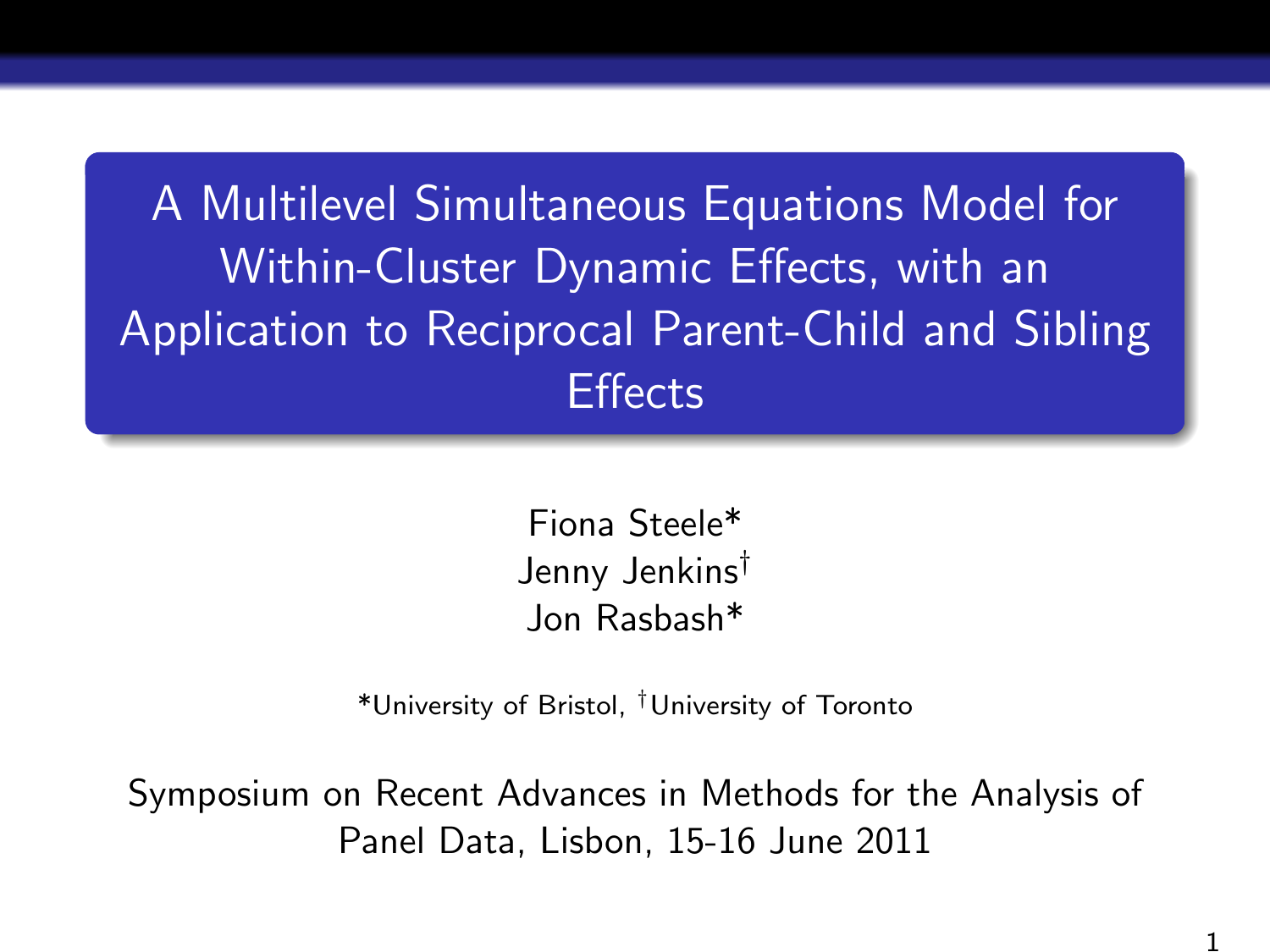# **Outline**

- Background: within-family dynamics
- Methods for studying dyadic relationships
	- Bivariate growth curve model
	- Bivariate autoregressive cross-lagged model
- Our approach: generalising the cross-lagged model
- Application to maternal depression and child delinquency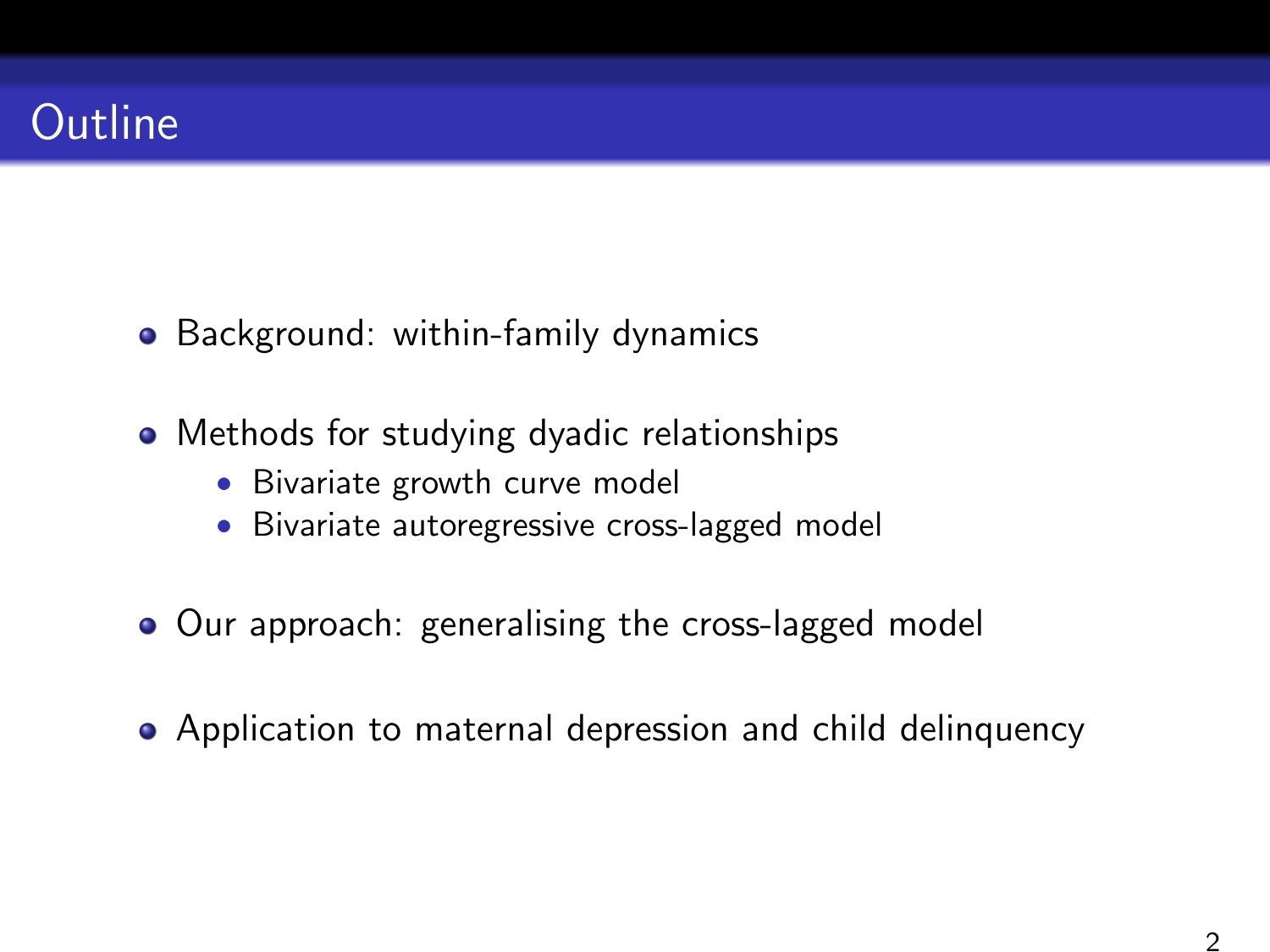## Within-Cluster relationships

- Substantial interest in influences of one individual on another within a social group:
	- Classroom: peer effects on child performance
	- Workplace: relationships between employees
	- Family: sibling relationships
- Often individuals in groups have different roles:
	- Teacher/Student
	- Boss/Employee
	- Parent/Child
- Aim is to develop a model for studying influence of each individual on another over time, recognising diferent roles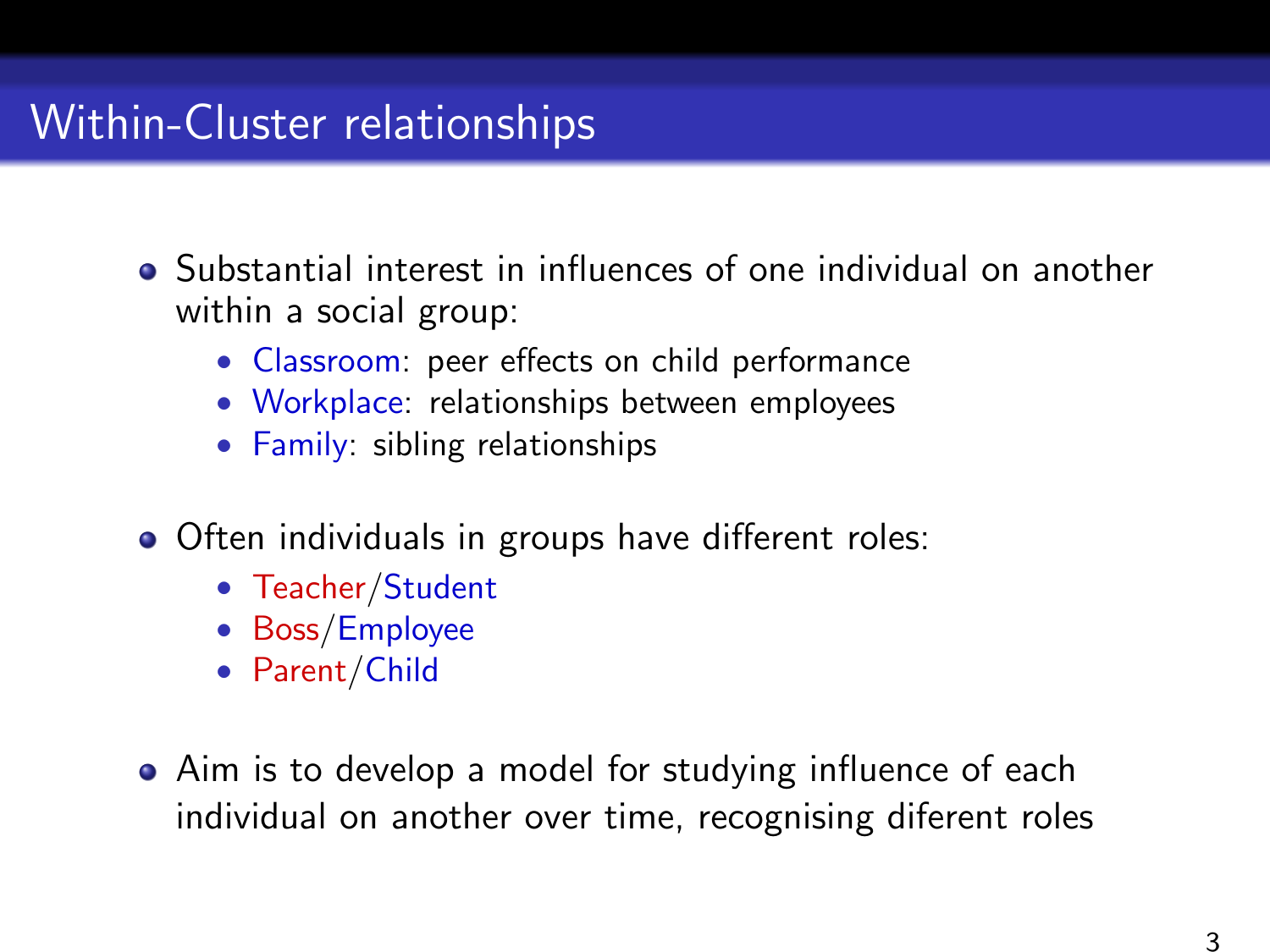- Family system made up of set of individuals interacting together over time
- So behaviour of all family members interdependent with behaviour of one member causing behaviour of another
	- Parent  $\rightarrow$  child
	- Child  $\rightarrow$  parent
	- Child  $\rightarrow$  child (i.e. sibling effect)
	- Mother  $\rightarrow$  father
	- Father  $\rightarrow$  mother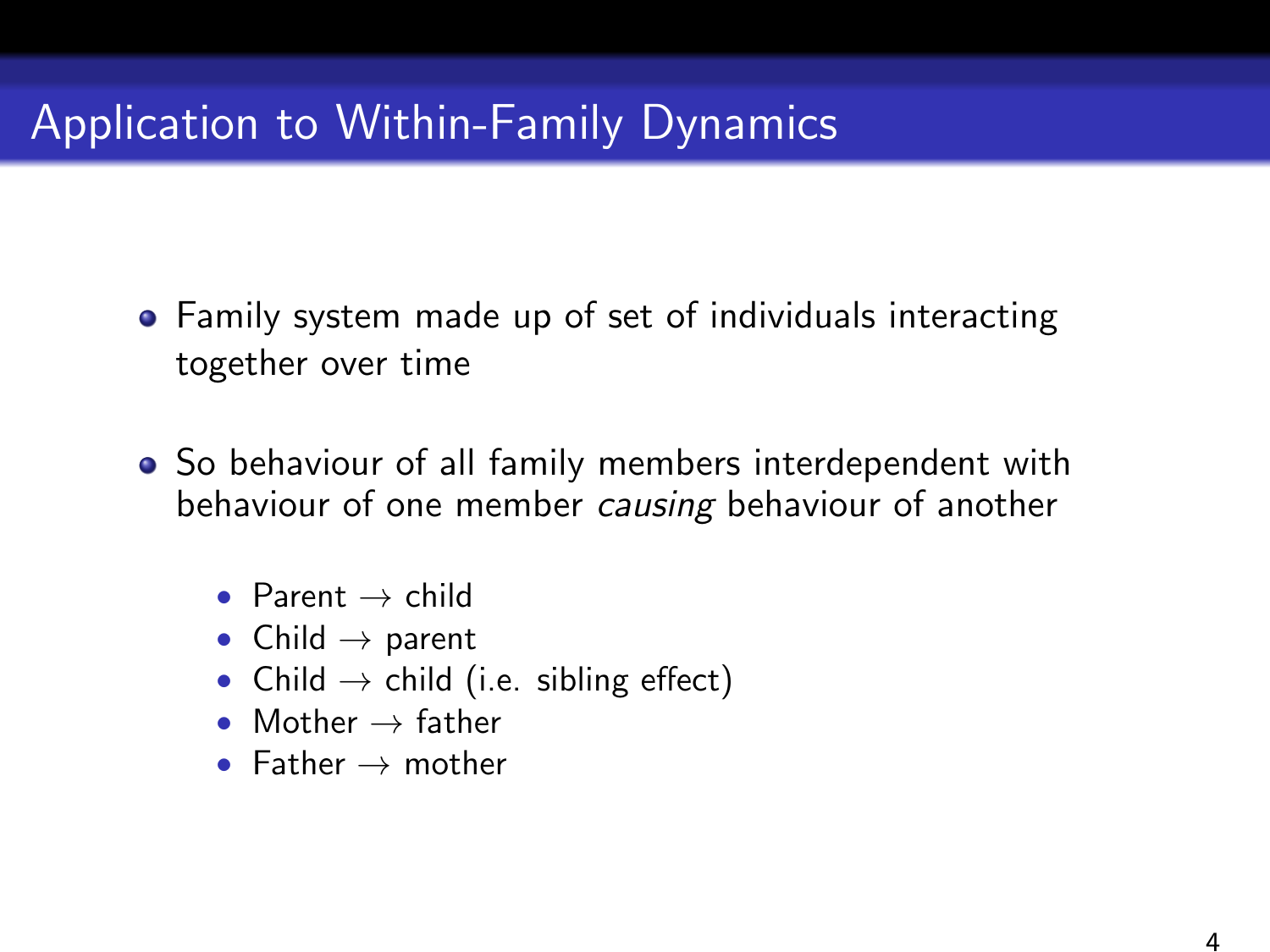# Challenges for Causal Inference with Observational Data

- How to distinguish between causal effects attributable to different family members?
- How to disentangle effects of unmeasured individual and family characteristics?
	- E.g. apparent sibling effect could be due to shared family characteristics (genetic or environmental) influencing both children
- How to disentangle genetic and environmental influences without genetically-informative design?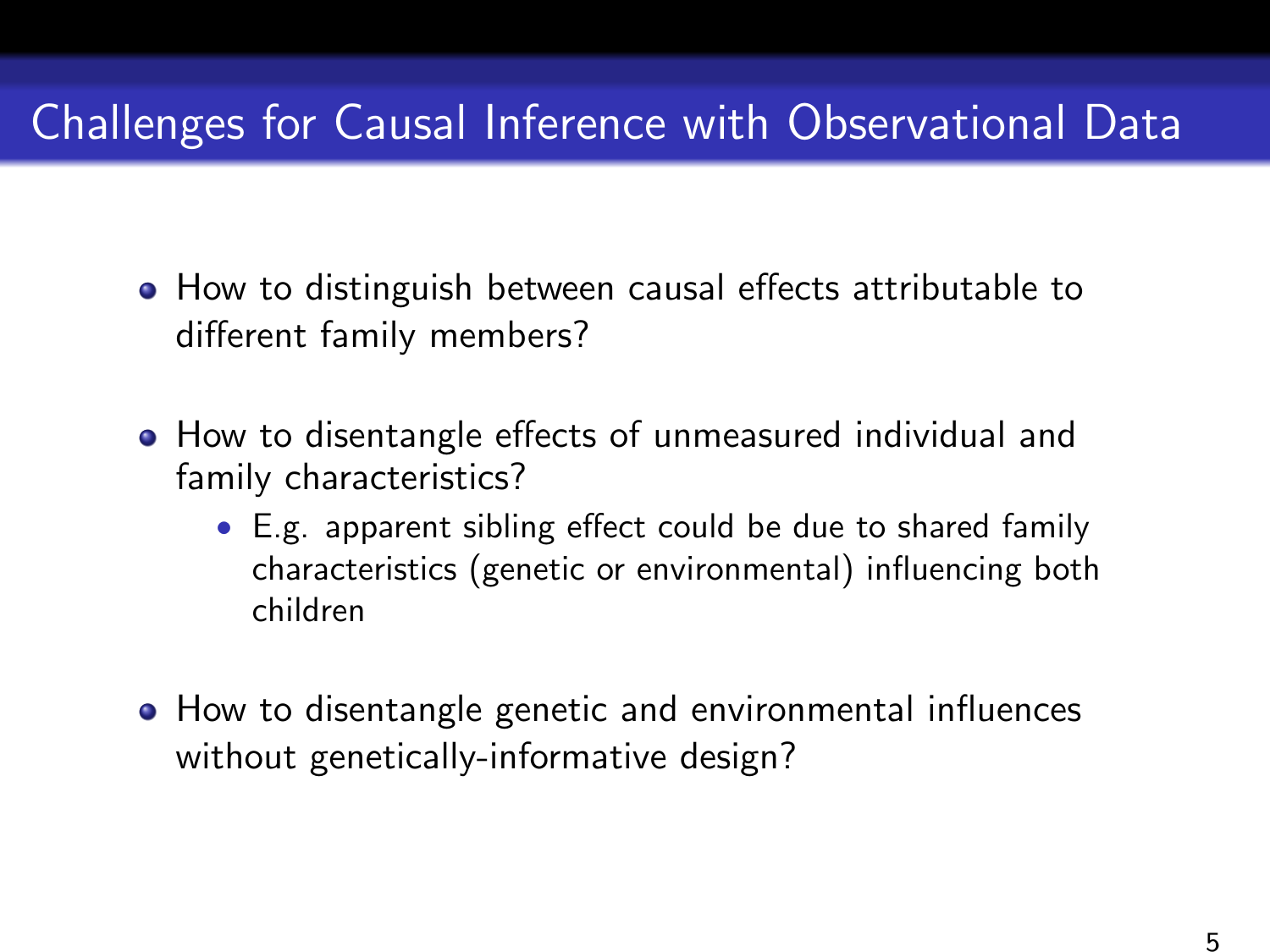- Focused on parent  $\leftrightarrow$  child or child  $\leftrightarrow$  child (not both)
- Dyadic relationships only
	- Parent  $\leftrightarrow$  child based on 1 parent and 1 child
	- Child  $\leftrightarrow$  child based on 2 children, and usually only older  $\rightarrow$ younger 'training' effects
- No allowance for effects of unmeasured family characteristics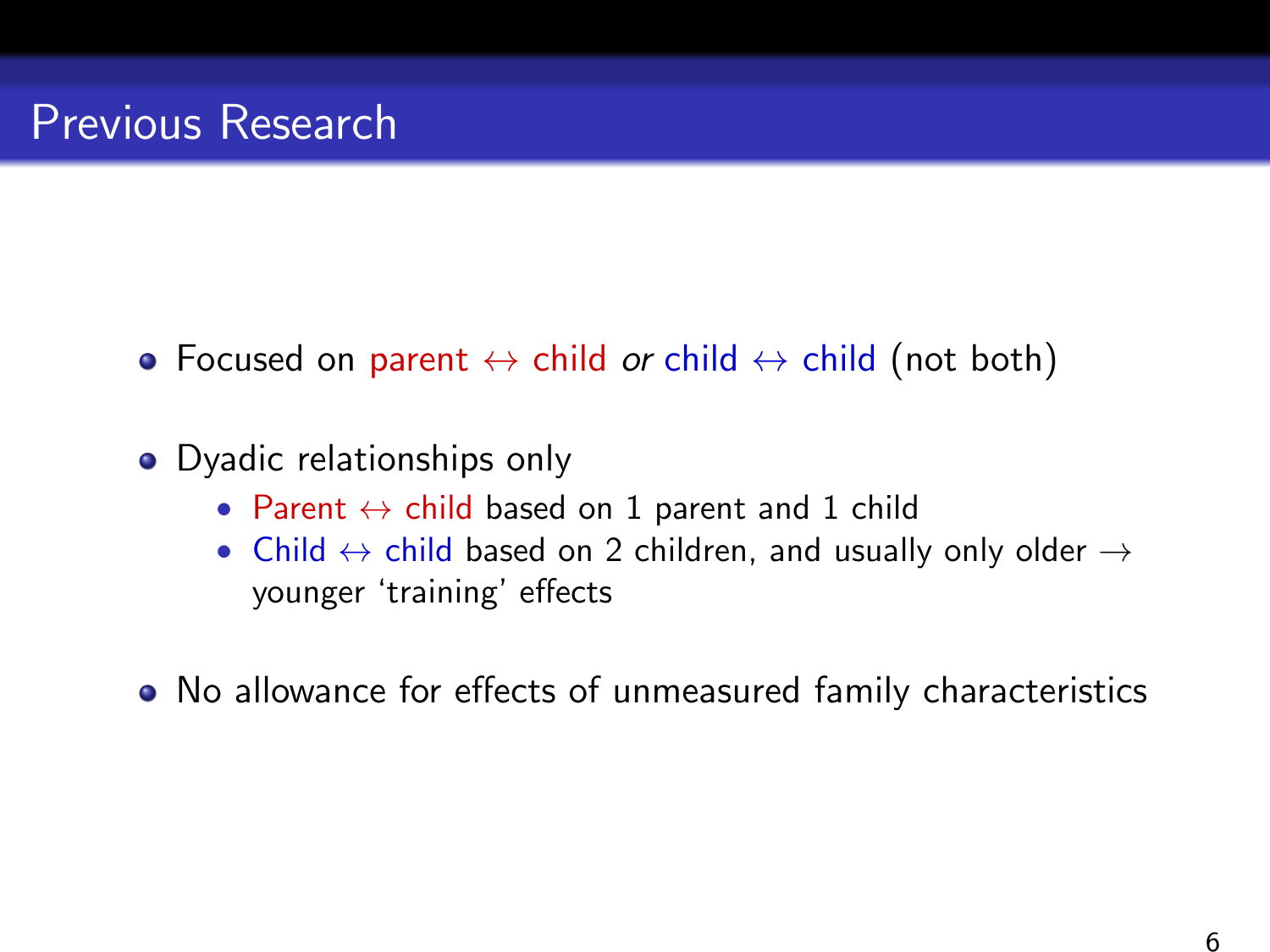# Methods for Studying Dyadic Relationships

Two main approaches:

- Bivariate growth curve model
- Bivariate autoregressive cross-lagged model

Both can be framed as an SEM or as a multilevel model:

- SEM useful when outcomes measured by multiple indicators
- MLM can handle clustering, e.g. family effects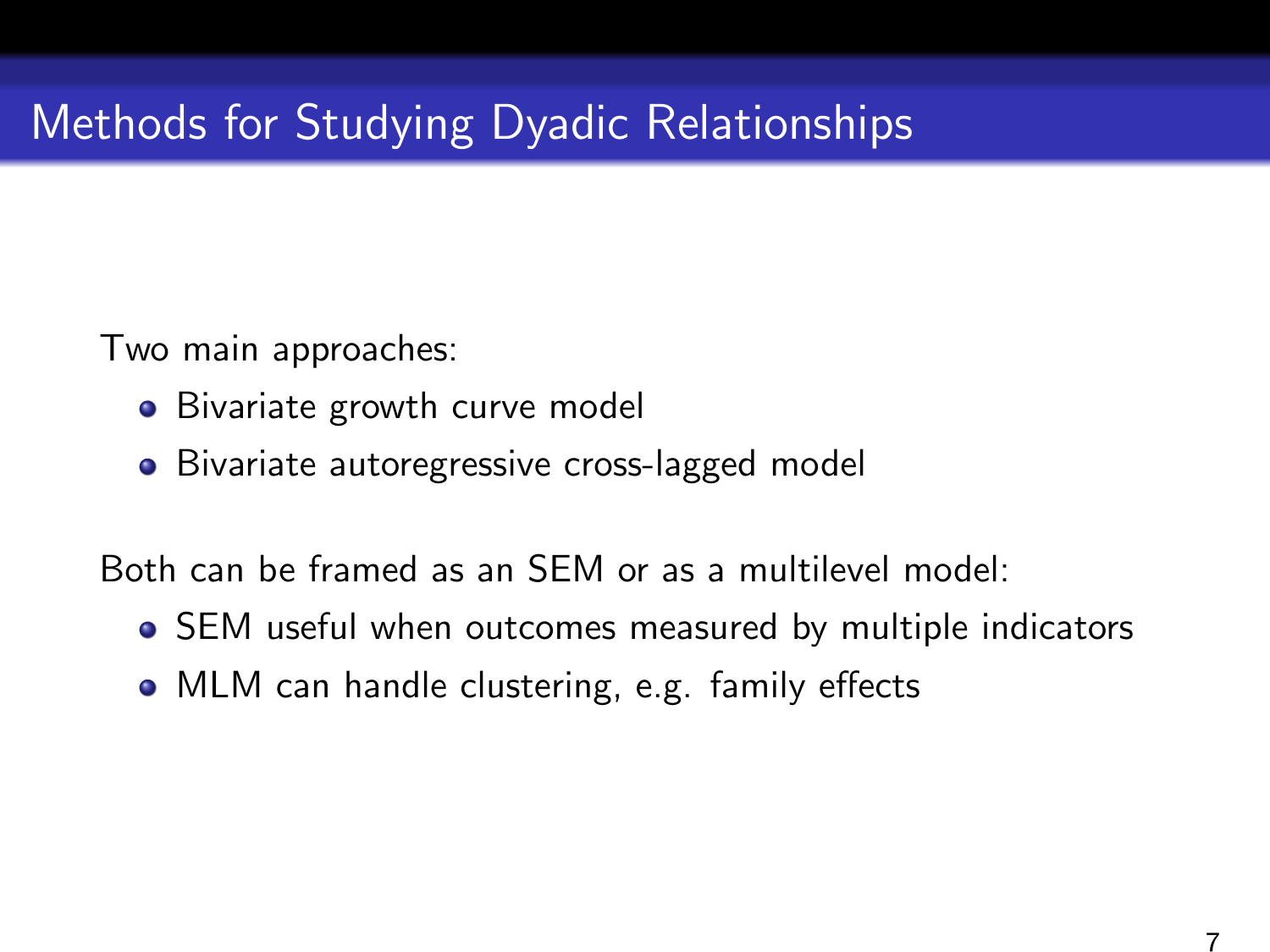## Bivariate Linear Growth Curve Model: Notation

### Responses

y P

y C

response at time  $t$  for parent in family  $j$ response at time  $t$  of child in family  $i$ 

#### Residuals

 $u_{0j}^P$  and  $u_{1j}^P$  $u_{0j}^C$  and  $u_{1j}^C$  $e_{tj}^P$  and  $e_{tj}^C$ 

random intercept and slope effects for parent random intercept and slope effects for child time-varying parent and child residuals

Suppose  $t = 0$  at first measurement occasion.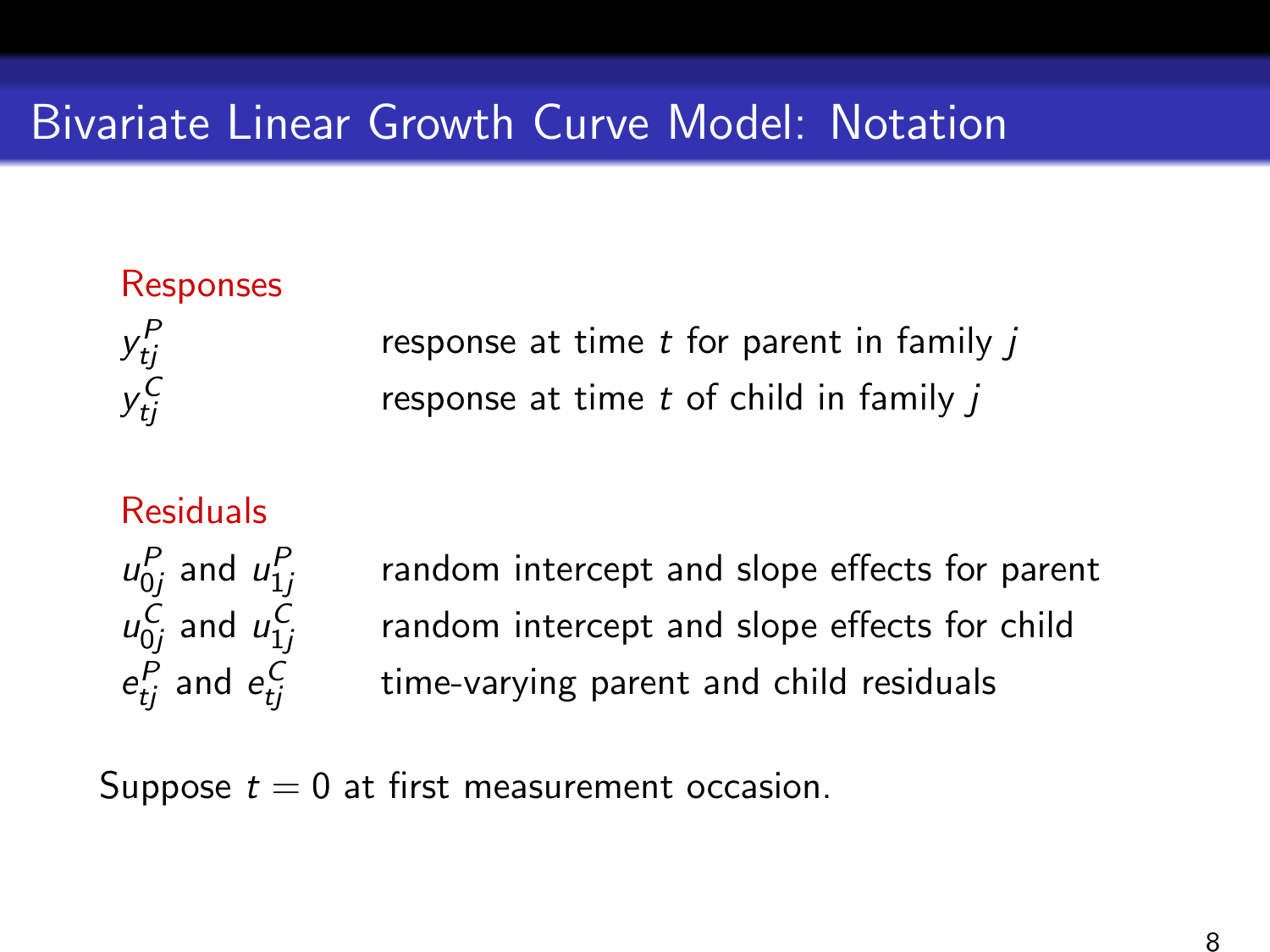Consider linear model:

$$
y_{tj}^{P} = (\alpha_0^{P} + u_{0j}^{P}) + (\alpha_1^{P} + u_{1j}^{P})t + e_{tj}^{P}
$$
  

$$
y_{tj}^{C} = (\alpha_0^{C} + u_{0j}^{C}) + (\alpha_1^{C} + u_{1j}^{C})t + e_{tj}^{C}
$$

where  $(u_{0j}^P,u_{1j}^P,u_{0j}^C,u_{1j}^C)\sim$  multivariate normal.

Interested in P-C covariances, e.g.  $\mathsf{cov}(u_{0j}^P,u_{1j}^C)>0\implies \mathsf{children}$ of parents with above-average  $y^P$  at  $t=0$  tend to show faster change in  $y^{\mathcal{C}}$ .

BUT tells us about association between trajectories, not the dynamic relationship between parent and child.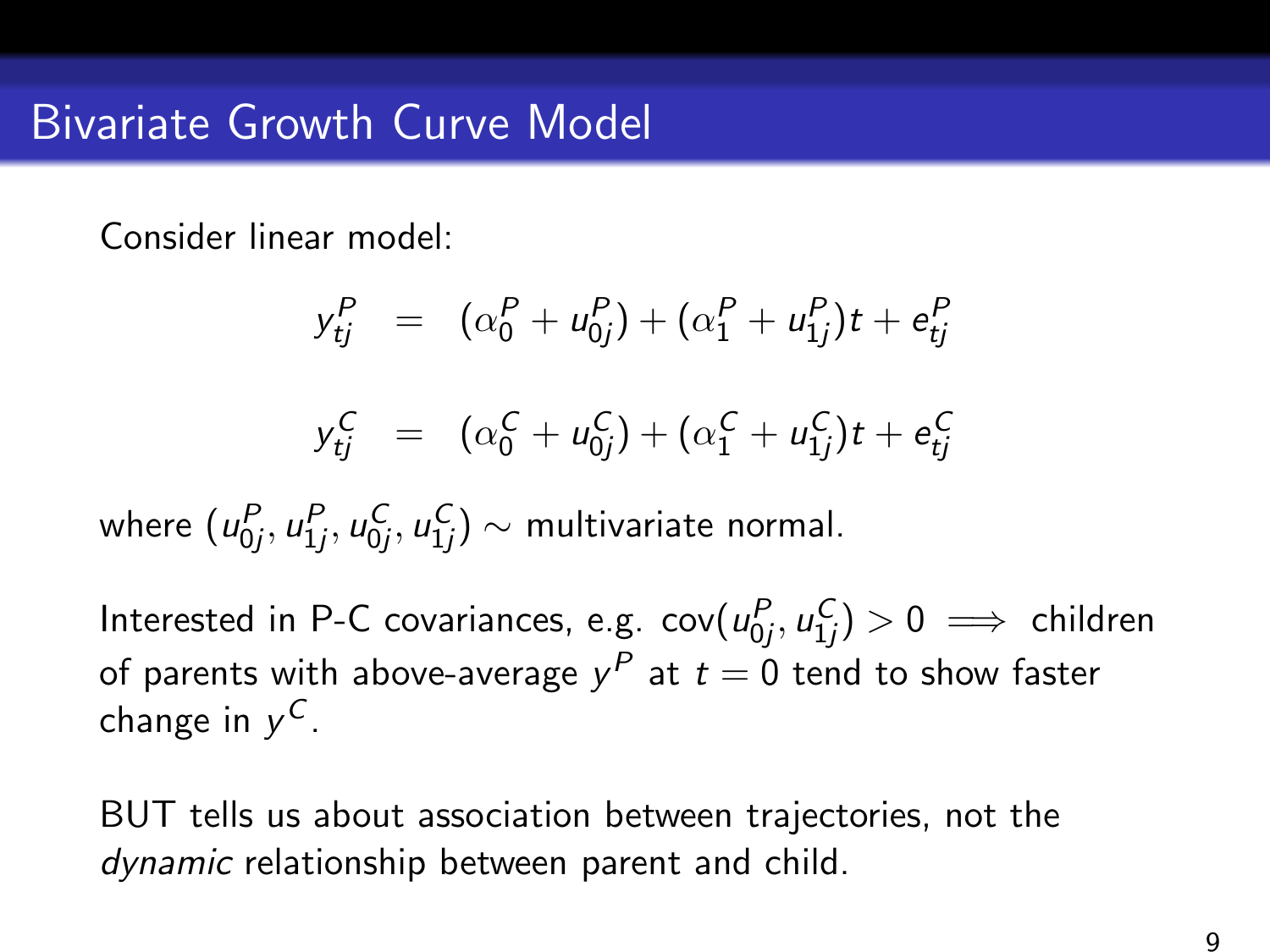Model for reciprocal dynamic effects between parent and child outcomes:

$$
y_{tj}^P = \beta_0^P + \beta_1^P y_{t-1,j}^P + \beta_2^P y_{t-1,j}^C + e_{tj}^P
$$

$$
y_{tj}^C = \beta_0^C + \beta_1^C y_{t-1,j}^C + \beta_2^C y_{t-1,j}^P + e_{tj}^C
$$

where interest centres on the cross-lagged effects:

- Child to parent:  $\beta_2^P$
- Parent to child:  $\beta_2^C$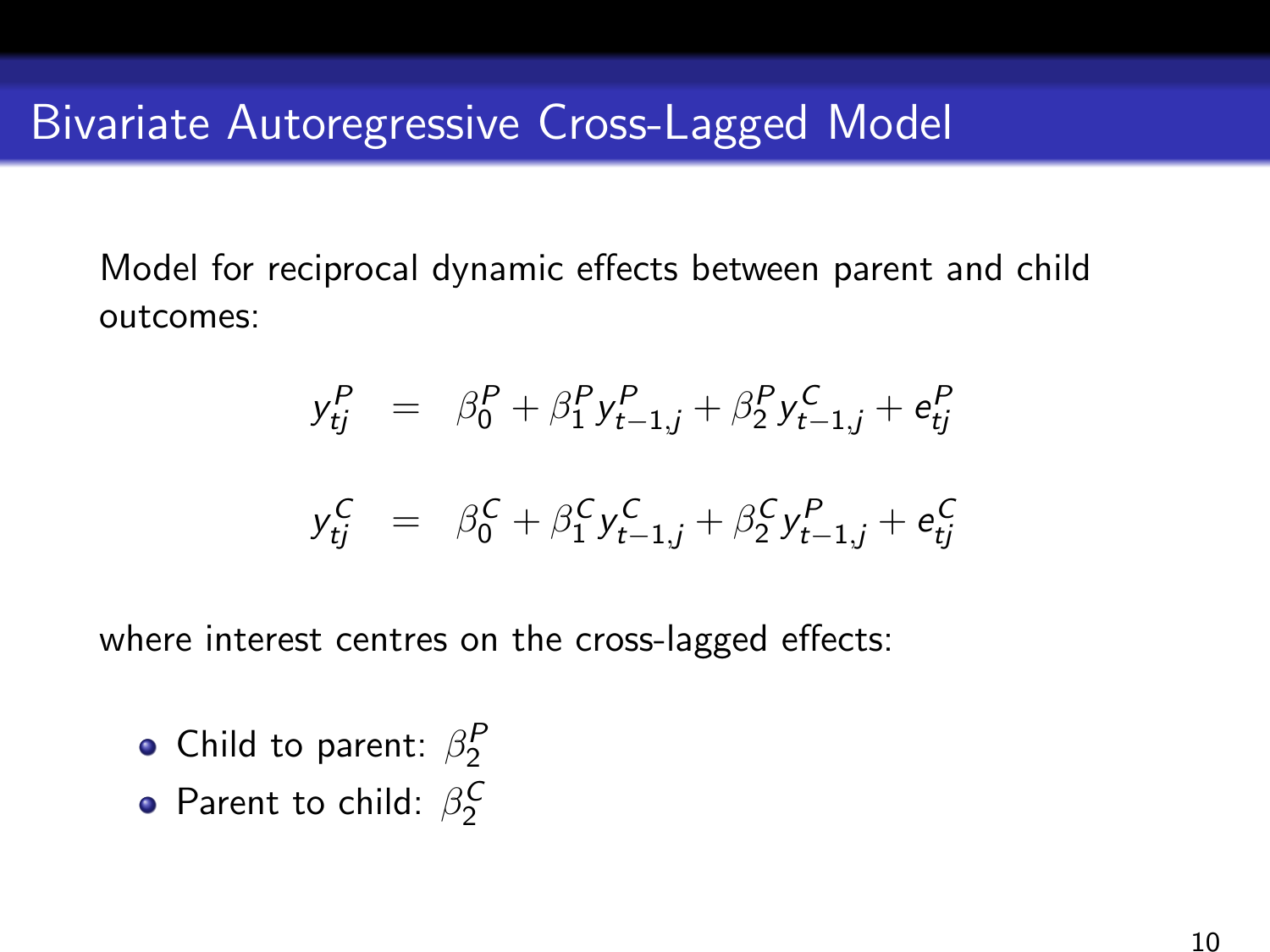# Our Approach

We extend the bivariate AR cross-lagged model:

- Allow simultaneously for parent  $\leftrightarrow$  child and child  $\leftrightarrow$  child effects
- Include families with different size sibships (including one-child families)
- Generalisable to mixtures of one and two parent families
- **•** Separate occasion, individual and family effects

Illustrate method in application to maternal depression and child delinguency.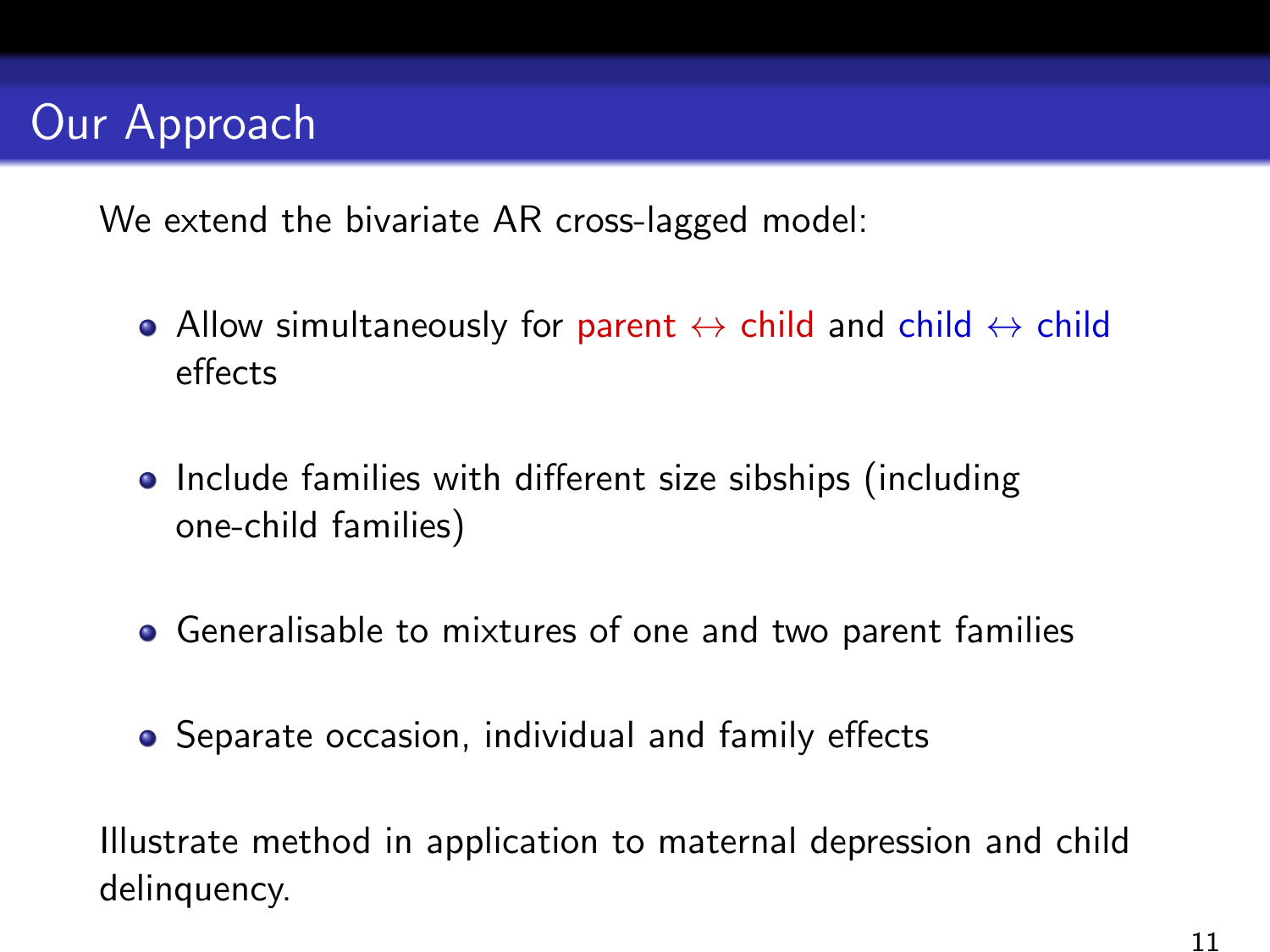Consider family with 1 parent and 2 children.

### **Responses**

y P

y<sub>ti.</sub>

response at time  $t$  for parent in family  $i$ response at time t of child  $i$  (=1,2) in family j

### Residuals

 $e_{tj}^P$  and  $e_{tij}^C$ time-varying parent and child u C time-invariant child  $v_j^P$  and  $v_j^C$ time-invariant family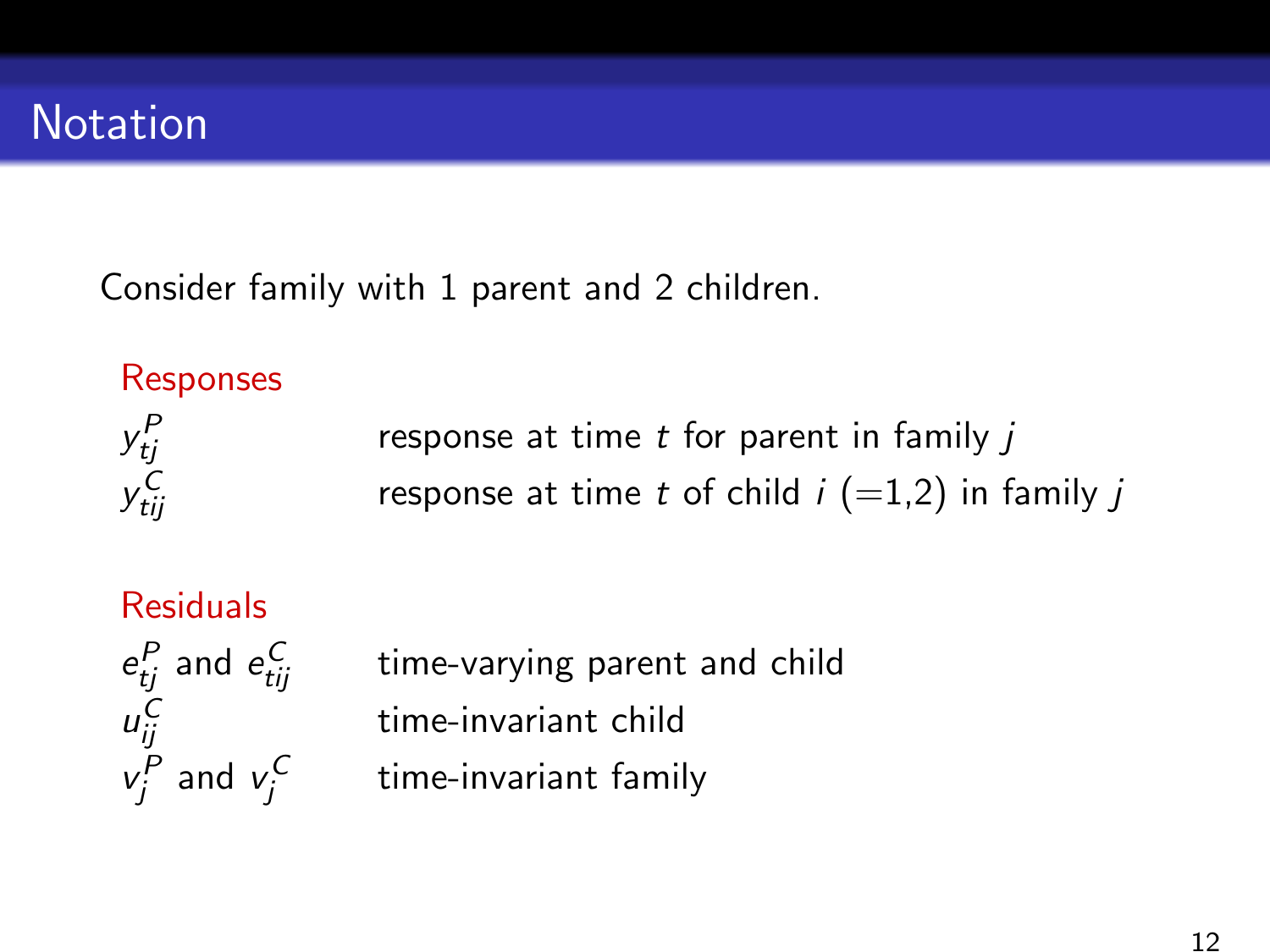## Cross-lag SEM, 1 Parent and 2 Children, Times  $t - 1$  and  $t$



- $\rightarrow$  individual lag
- $\rightarrow$  sibling cross-lags
- $\rightarrow$  parent  $\leftrightarrow$  child cross-lags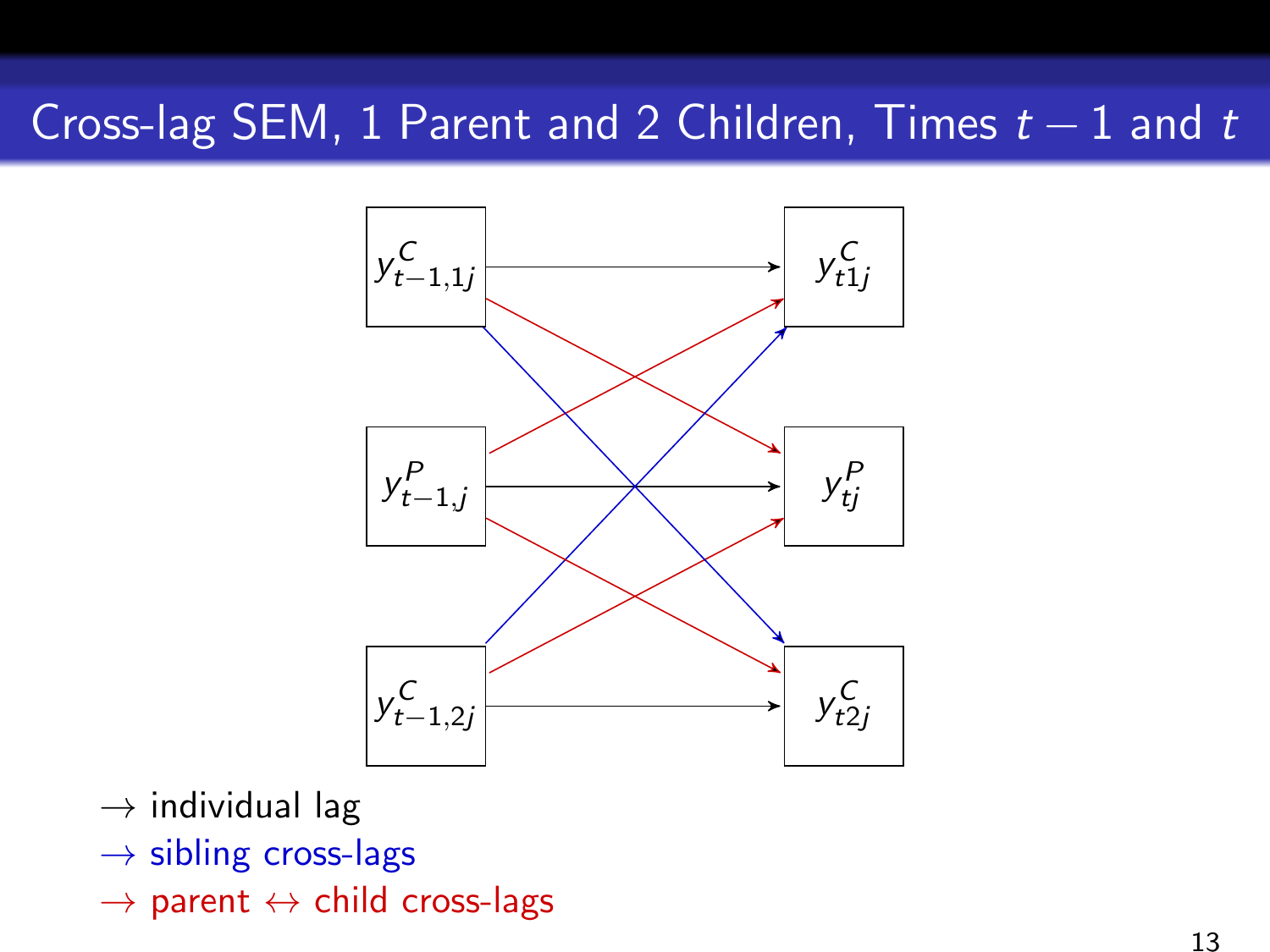### Residual Structure of Multilevel SEM: Parent Model

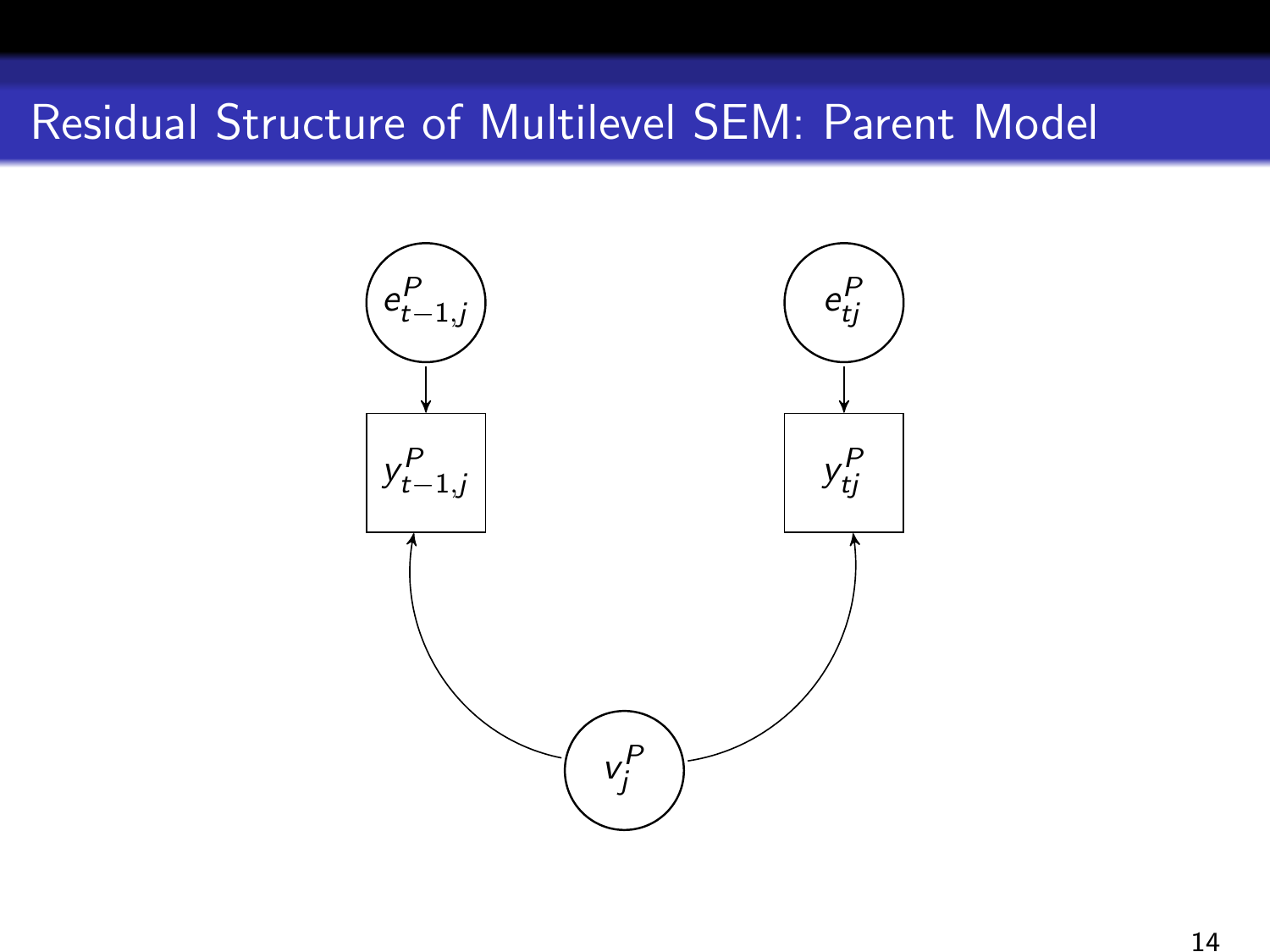### Residual Structure of Multilevel SEM: Child Model

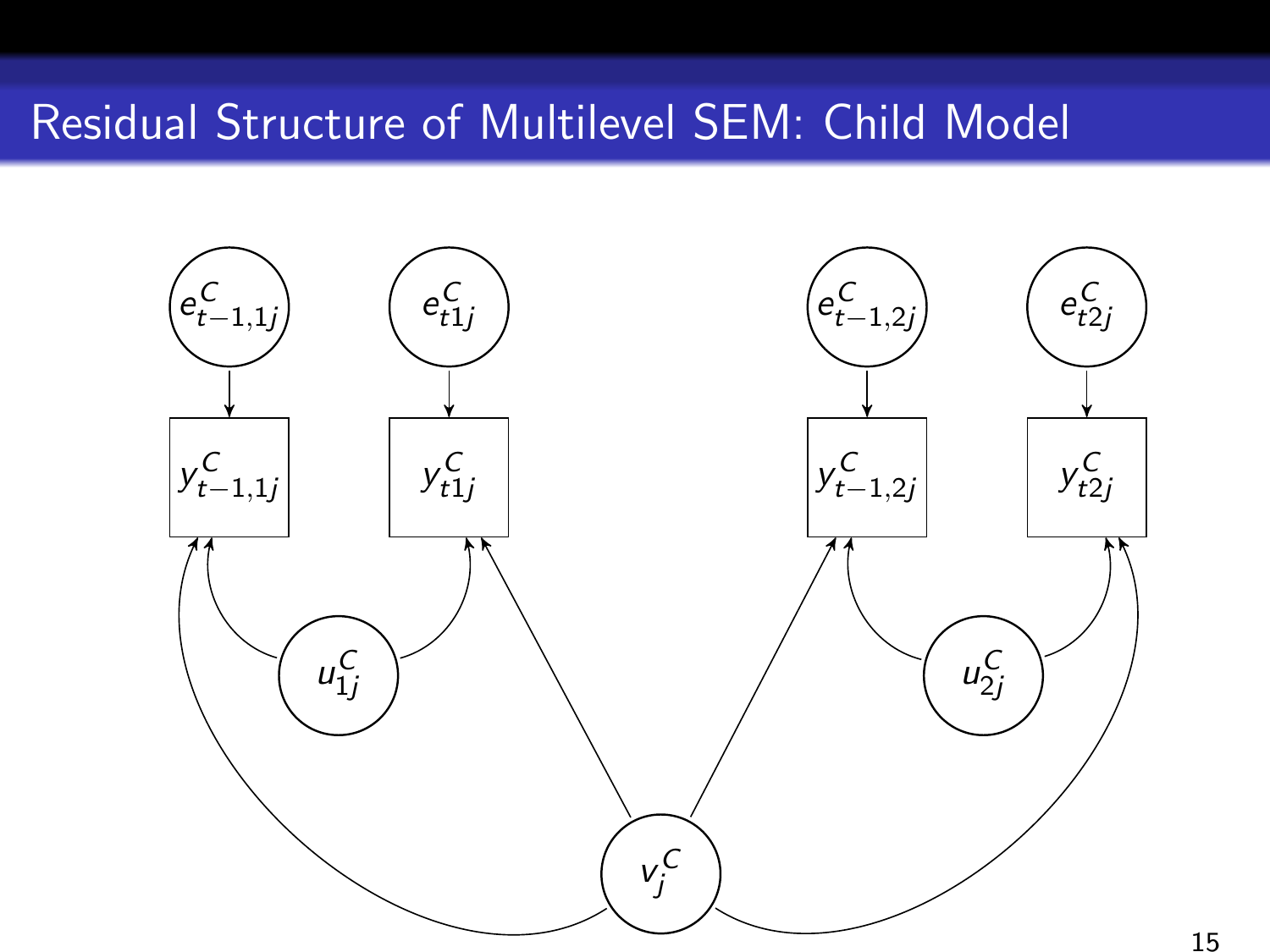Multilevel model for 1 parent and 2 children:

$$
y_{tj}^P = \beta_0^P + \beta_1^P y_{t-1,j}^P + \beta_2^P y_{t-1,+j}^C + v_j^P + e_{tj}^P
$$
  

$$
y_{tij}^C = \beta_0^C + \beta_1^C y_{t-1,j}^C + \beta_2^C y_{t-1,j}^P + v_j^C + u_{ij}^C + e_{tj}^C
$$

where  $y_{t-1,+j}^{\mathcal{C}} = y_{t-1,1j}^{\mathcal{C}} + y_{t-1,2j}^{\mathcal{C}}$ 

Assume  $({\mathsf v}_j^P,{\mathsf v}_j^{\mathsf C})\sim$  bivariate normal to allow for unmeasured family characteristics affecting both parent and child outcomes.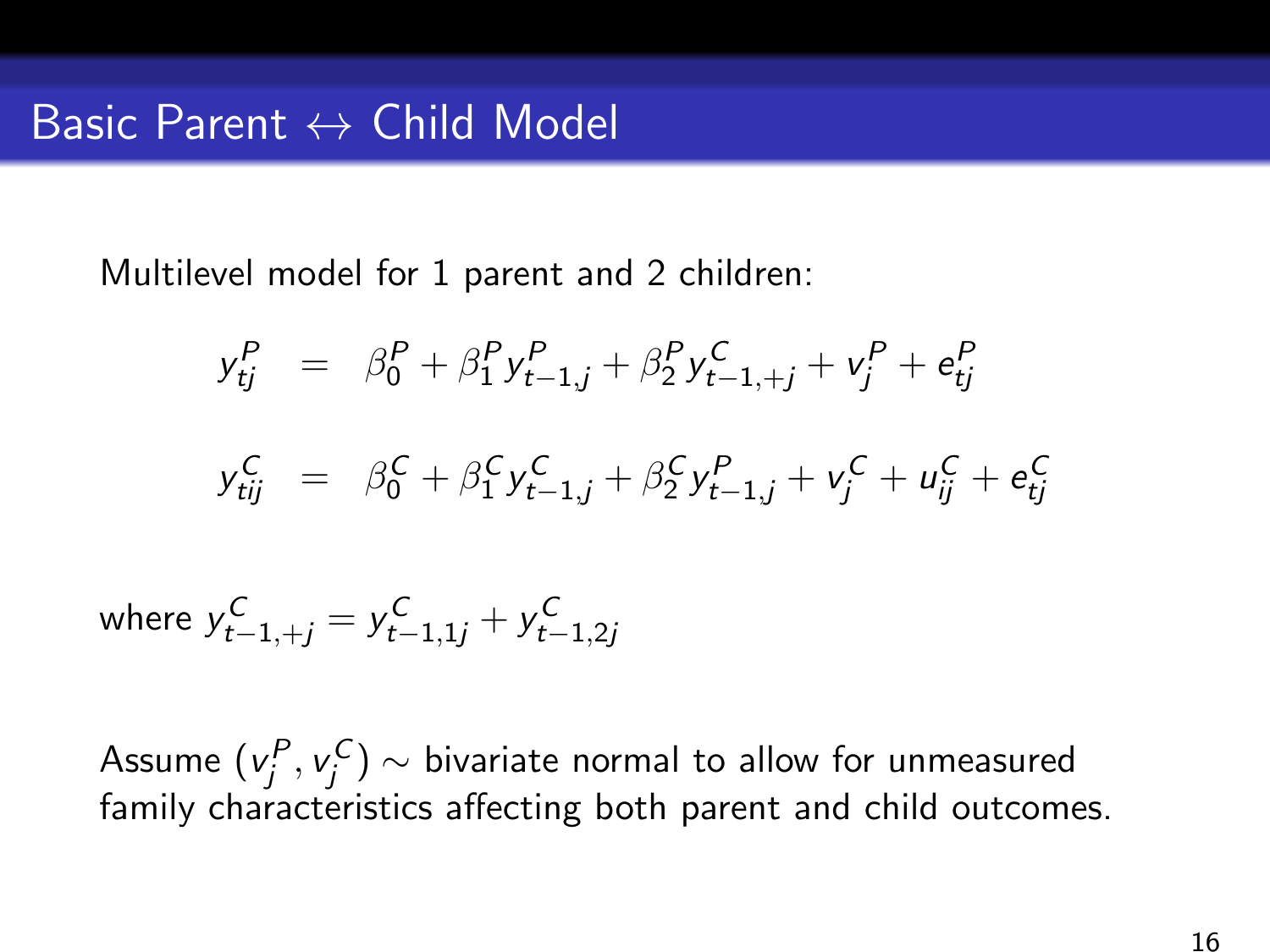Add sum of lagged responses for siblings of child  $i$  to model for  $y_{tij}^\mathsf{C}$ .

Initial assumptions about parent  $\leftrightarrow$  child and child  $\leftrightarrow$  child effects:

- Each child has same effect on the parent
- Parent has same effect on each child
- Each child has same effect on each sibling

Can relax assumptions to allow each effect to depend on characteristics of child (e.g. age, sex), sibling pair (e.g. age difference) or parent/family (e.g. SES).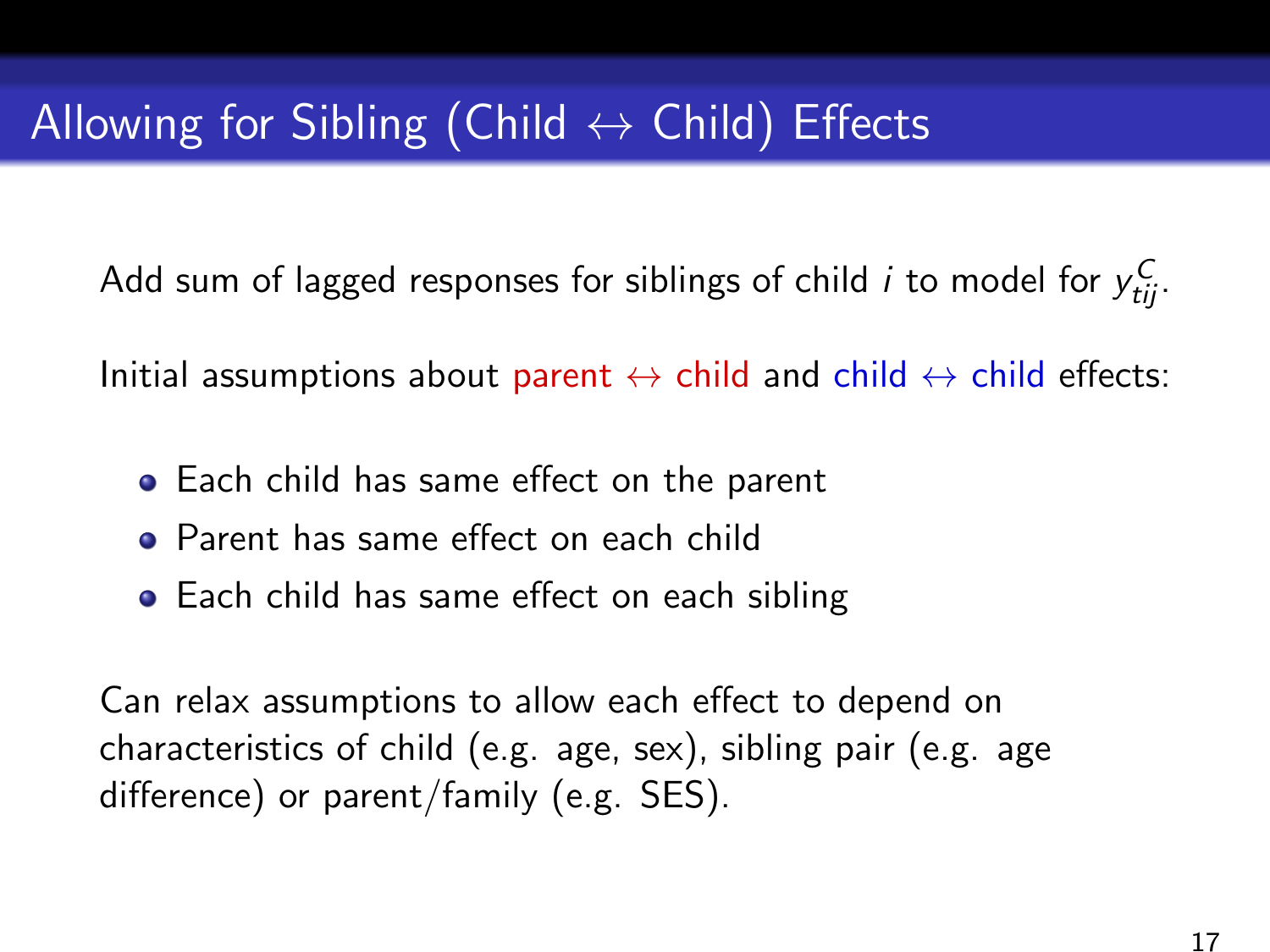A problem when start of measurement does not coincide with start of process under study.

- Unmeasured time-invariant factors influencing  $y_2, \ldots, y_T$  are likely to also influence  $y_1$ , leading to correlation between  $y_1$ and random effects
- Can show that in an AR(1) model, the dependence of  $y_t$  on previous y operates entirely through  $y_1$
- A solution is to specify a model for  $y_1$  and estimate jointly with model for  $v_2, \ldots, v_T$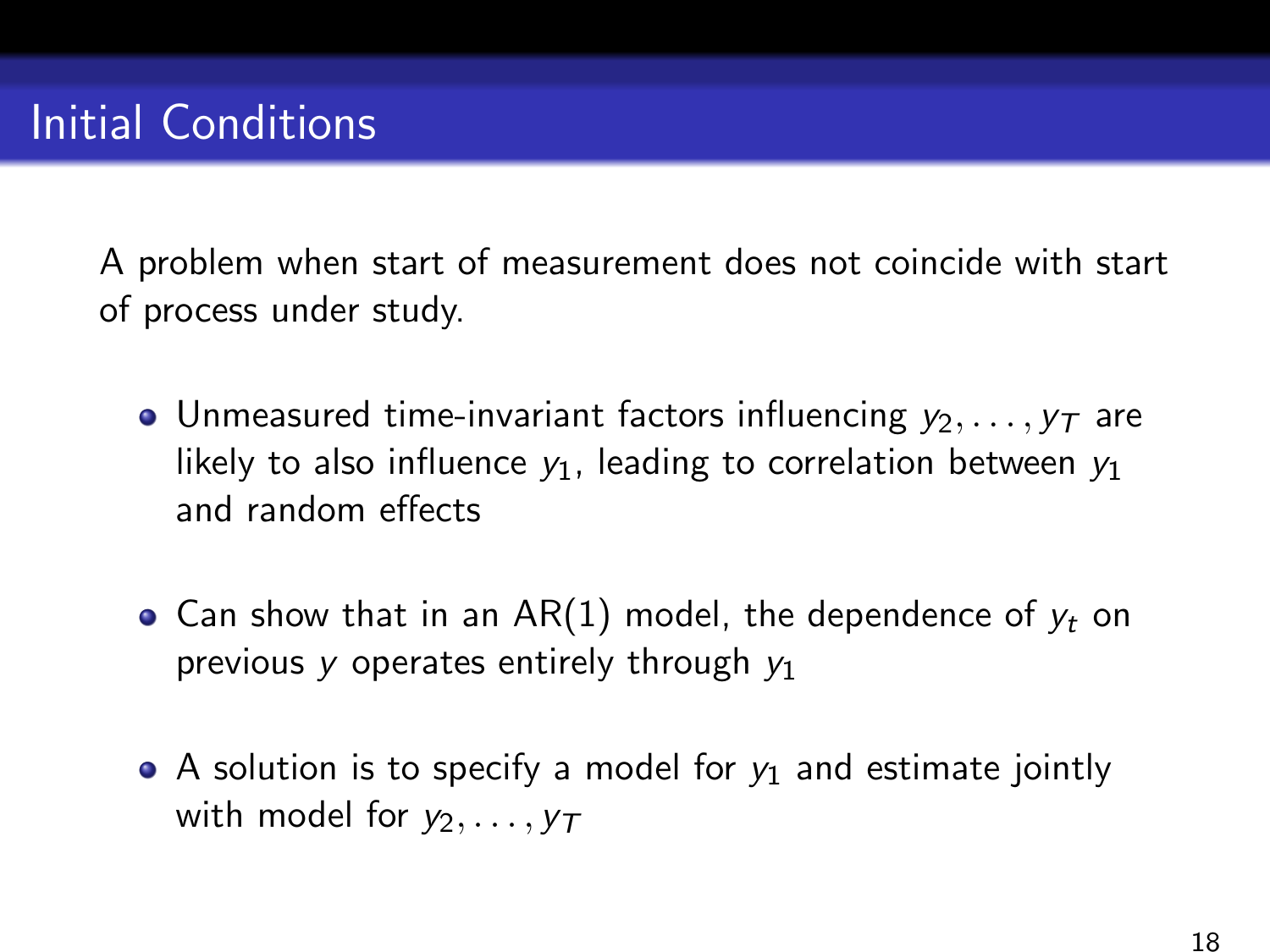Consider the model for the parent's outcome.

For  $t > 1$ :  ${\rm y}^P_{tj} = \beta^P_0 + \beta^P_1 {\rm y}^P_{t-1,j} + \beta^P_2 {\rm y}^C_{t-1,+j} + {\rm v}^P_j + {\rm e}^P_{tj}$ For  $t = 1$ :  $y_{1j}^P = \alpha_0^P + \lambda_{\rm v}^P v_j^P + e_{1j}^P$ 

So a common set of unmeasured individual characteristics  $\mathsf{v}^\mathsf{P}_j$ influences  $y_1$  and  $y_t$  given  $y_{t-1}$  ( $t > 1$ ), but their effects can differ.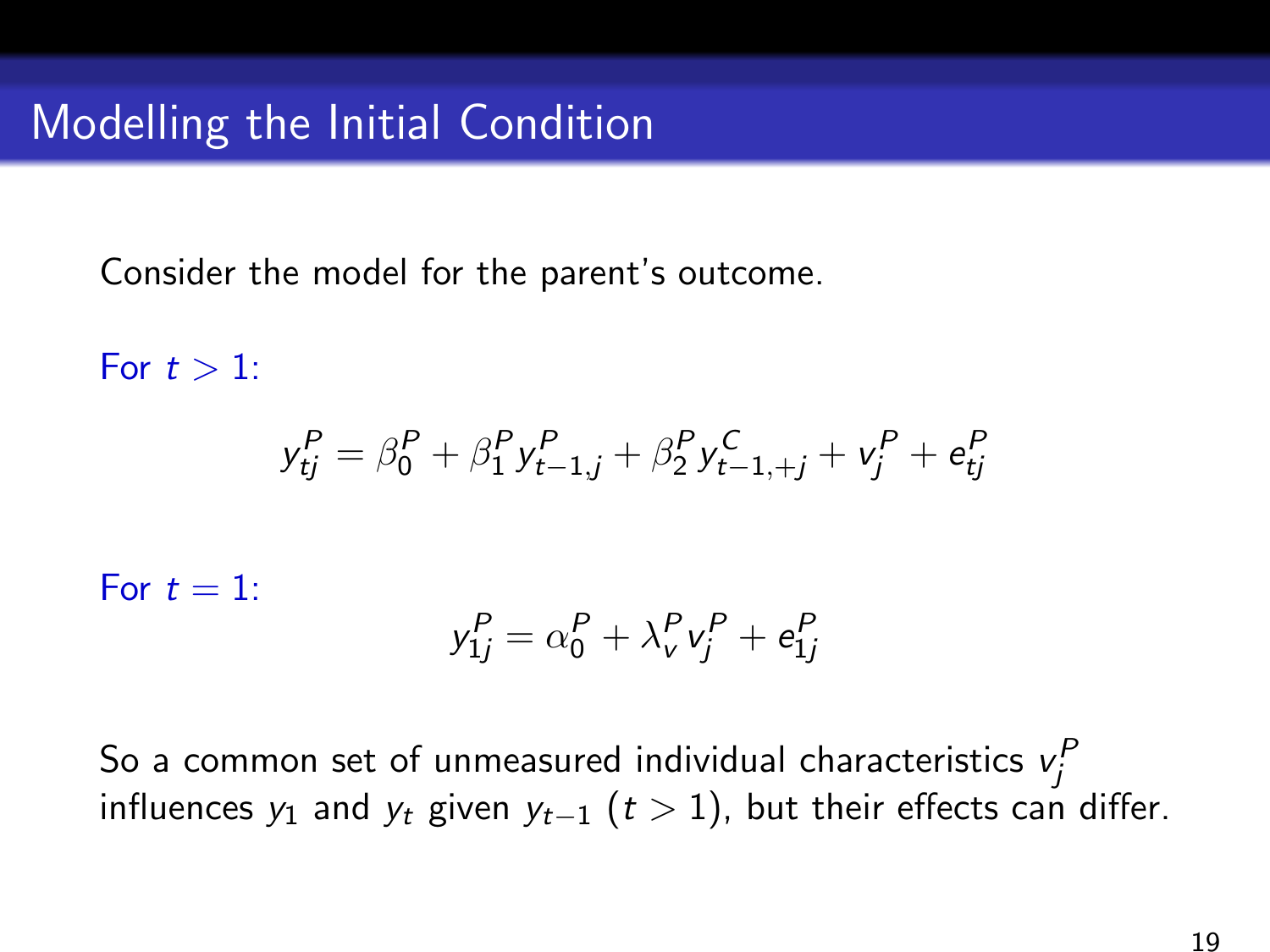## **Estimation**

- Multilevel SEM is a type of multivariate response model, but need flexibility to allow for different hierarchical structures for parent and children
- Structure data in 'long' form with 1 record per occasion per family member
- For mum and children observed at 3 occasions, define 4 dummy variables: mumt1, mumt23, kidt1 and kidt23
- **•** Interact dummies with covariates to estimate equations for mum and child at  $t = 1$  and  $t = 2, 3$
- Options include MLwiN and aML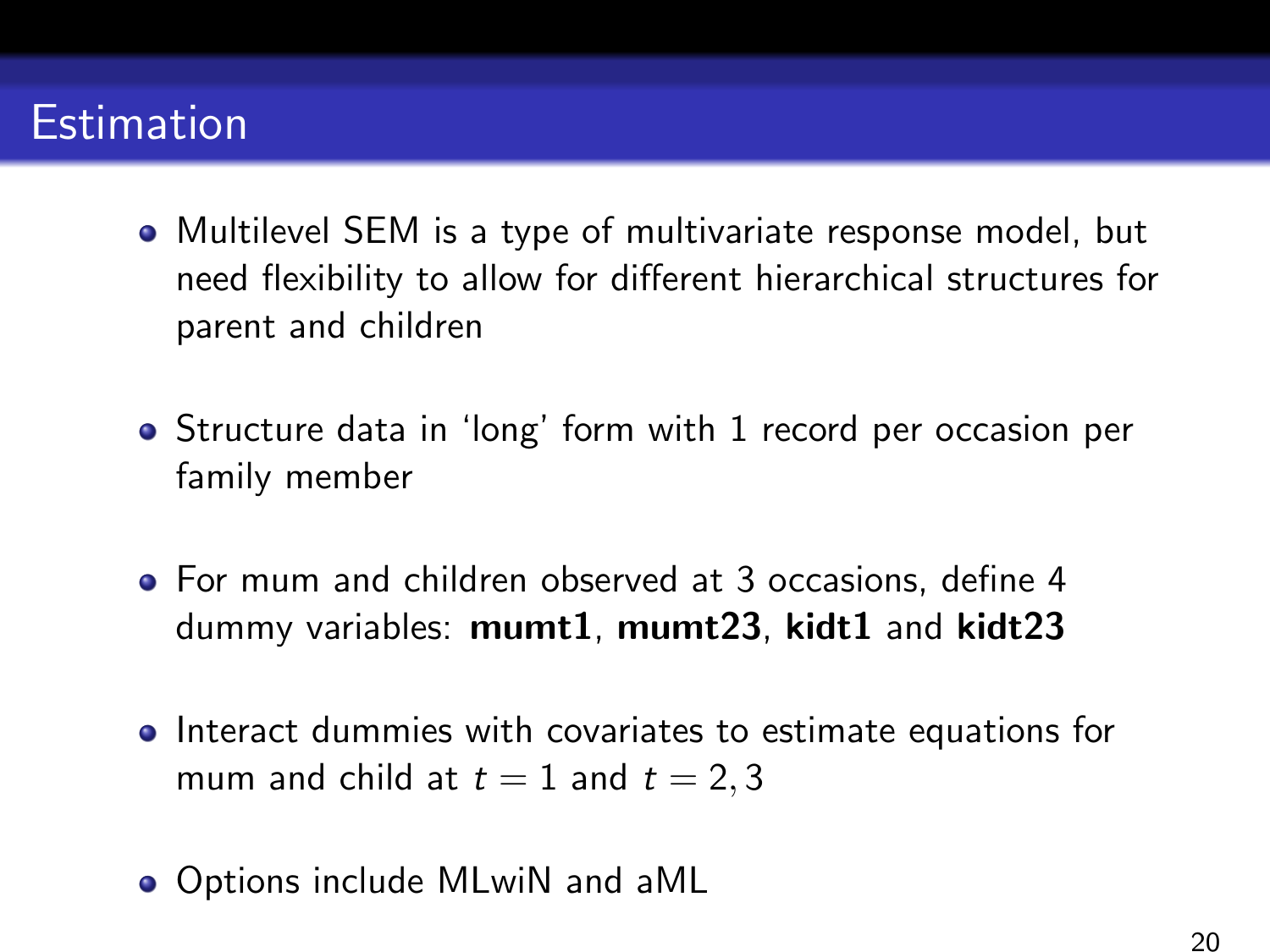### Application to Maternal Depression and Child Delinquency

- Avon Brothers and Sisters Study (ABSS): 175 families, 416 children, 1381 measurements
- 3 waves spaced 2 years apart
- Parent outcome  $(y^P)$ : maternal depression (malaise inventory)
- Child outcome  $(y^C)$ : delinquency (child behaviour checklist)
- All measures based on maternal report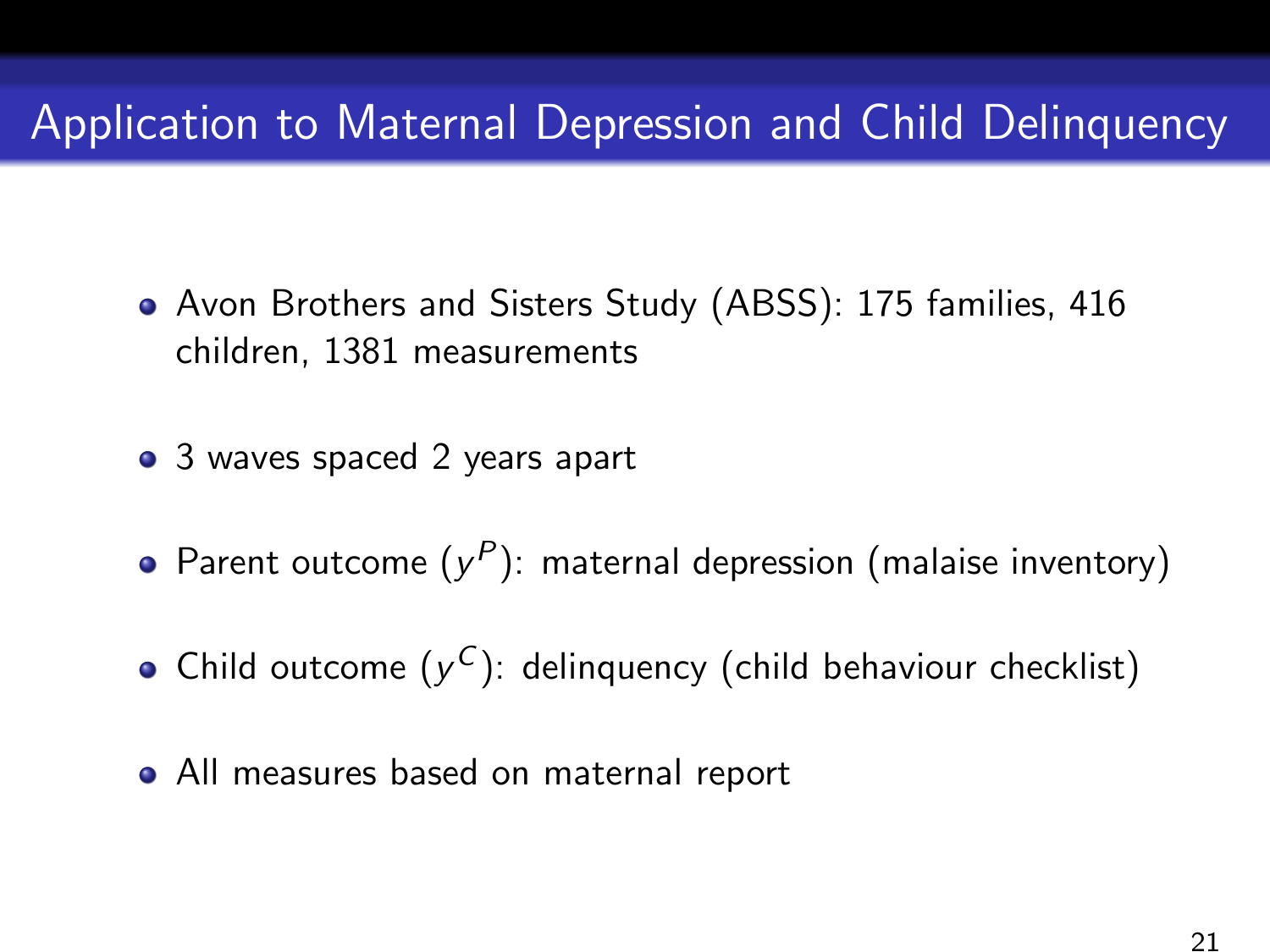|                          |          | Model 1 Model 2 |
|--------------------------|----------|-----------------|
| Lag child delinguency    | $-0.004$ | $-0.058*$       |
| Family-level correlation |          |                 |
| $corr(v_i^P, v_i^C)$     | 0        | $0.710***$      |

Model 1: equations for  $y^P$  and  $y^C$  separately estimated Model 2: equations estimated simultaneously

Notes: (i) \*  $p < 0.10$ , \*\*\*  $p < 0.001$ ; (ii) adjusting for maternal lags, time and family size; (iii) outcome has mean of 0.2 and SD of 0.15.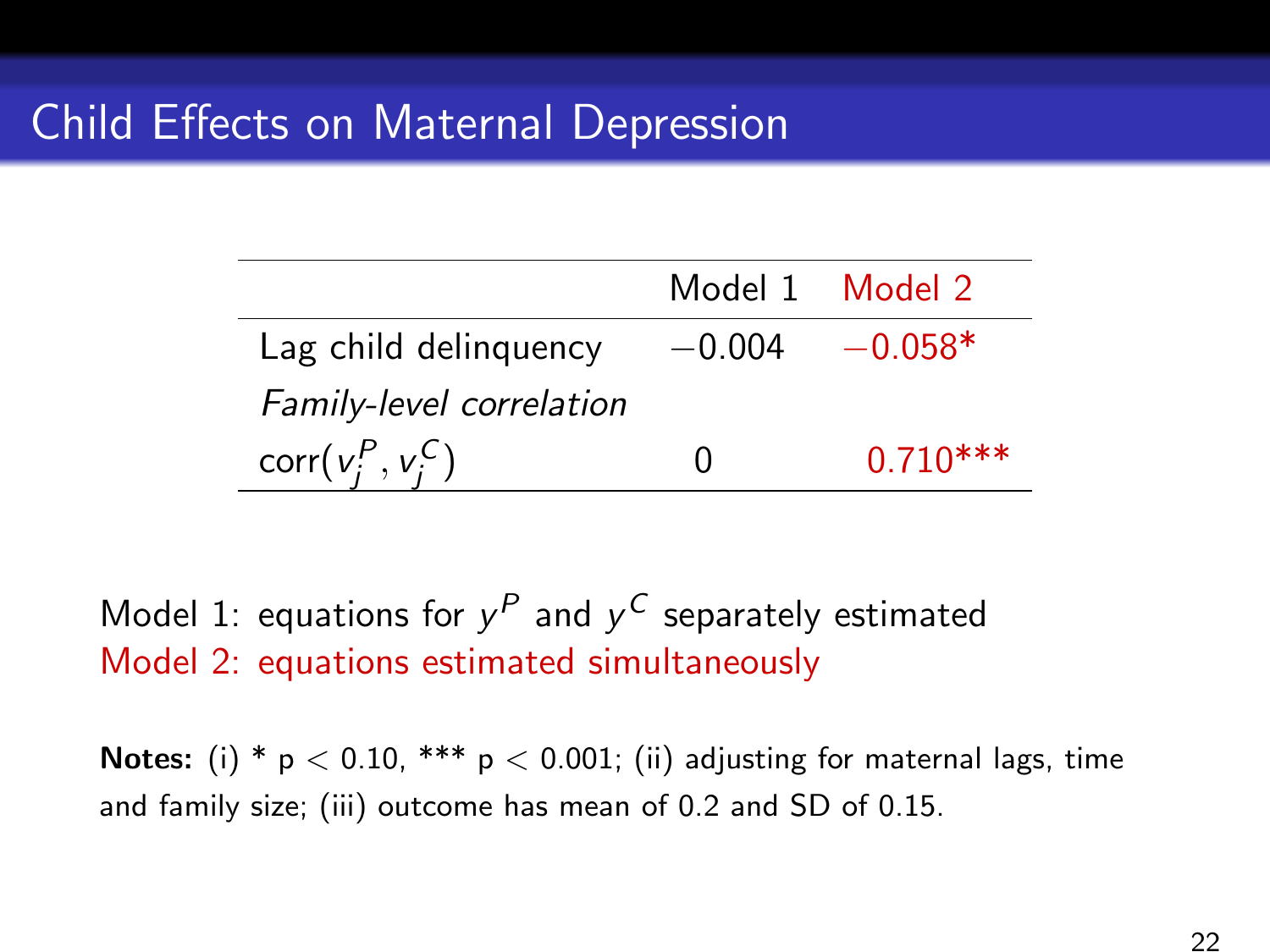### Mother and Sibling Effects on Child Delinquency

|                                       | Estimation of $y^P$ and $y^C$ equations |              |
|---------------------------------------|-----------------------------------------|--------------|
|                                       | Separate                                | Simultaneous |
| Girl                                  | 0.023                                   | 0.025        |
| Mother effects                        |                                         |              |
| Lag maternal depression               | $0.194***$                              | $-0.005$     |
| Lag maternal depression $\times$ girl | $-0.232***$                             | $-0.244***$  |

Tested for sibling effects, allowing effect to depend on birth order and age difference, but not significant.

Notes: (i) \*\*\*  $p < 0.001$ ; (ii) adjusting for child lags, time and family size; (iii) outcome has mean of 0.1 and SD of 0.15.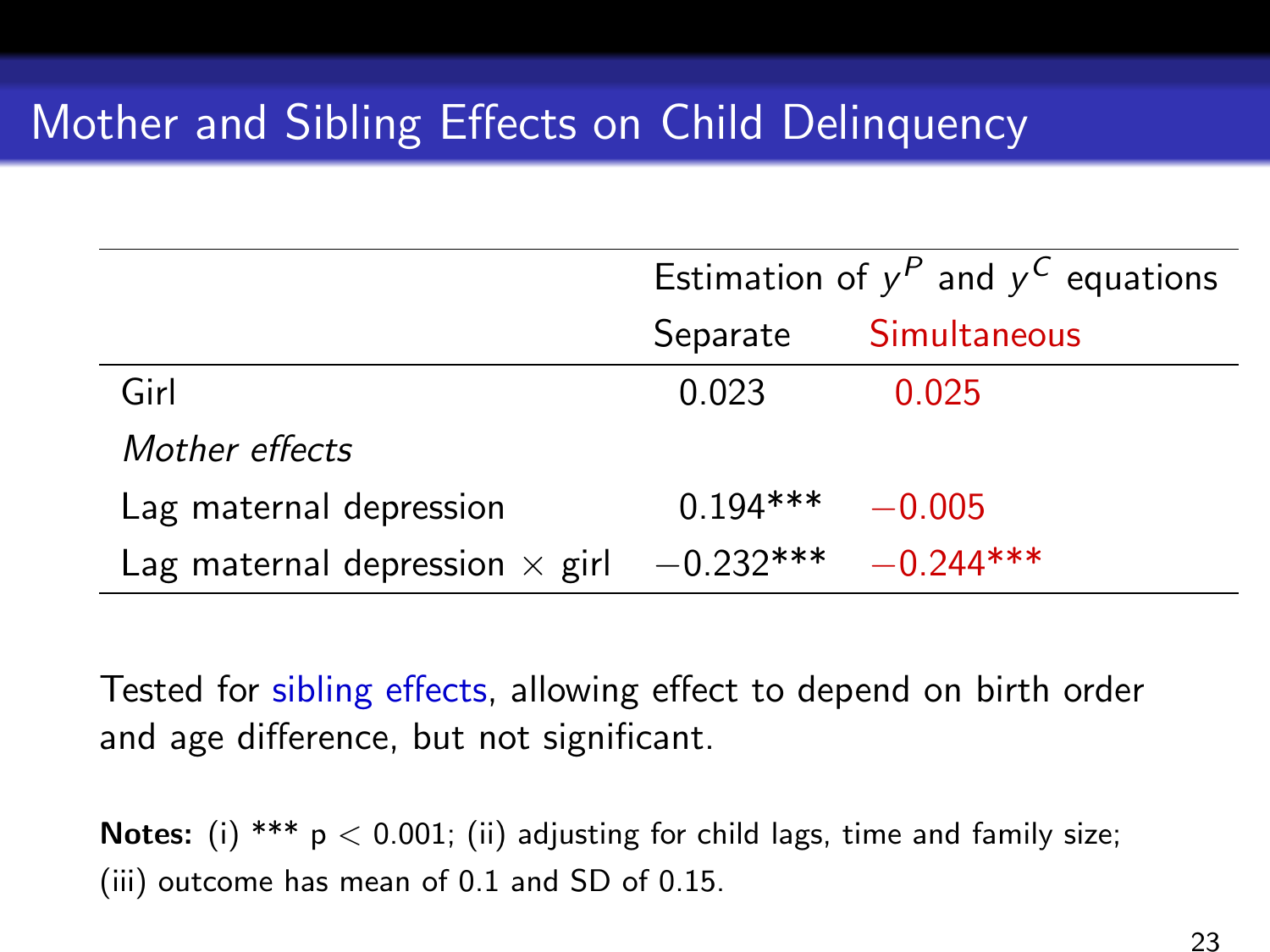Previous research has found 'training' effects from older to younger child.

Standard SEM includes a single residual term, while multilevel approach decomposes residual variation into occasion, individual and family components.

Compare standard SEM with multilevel SEM in analysis of sibling pairs (2-child families only).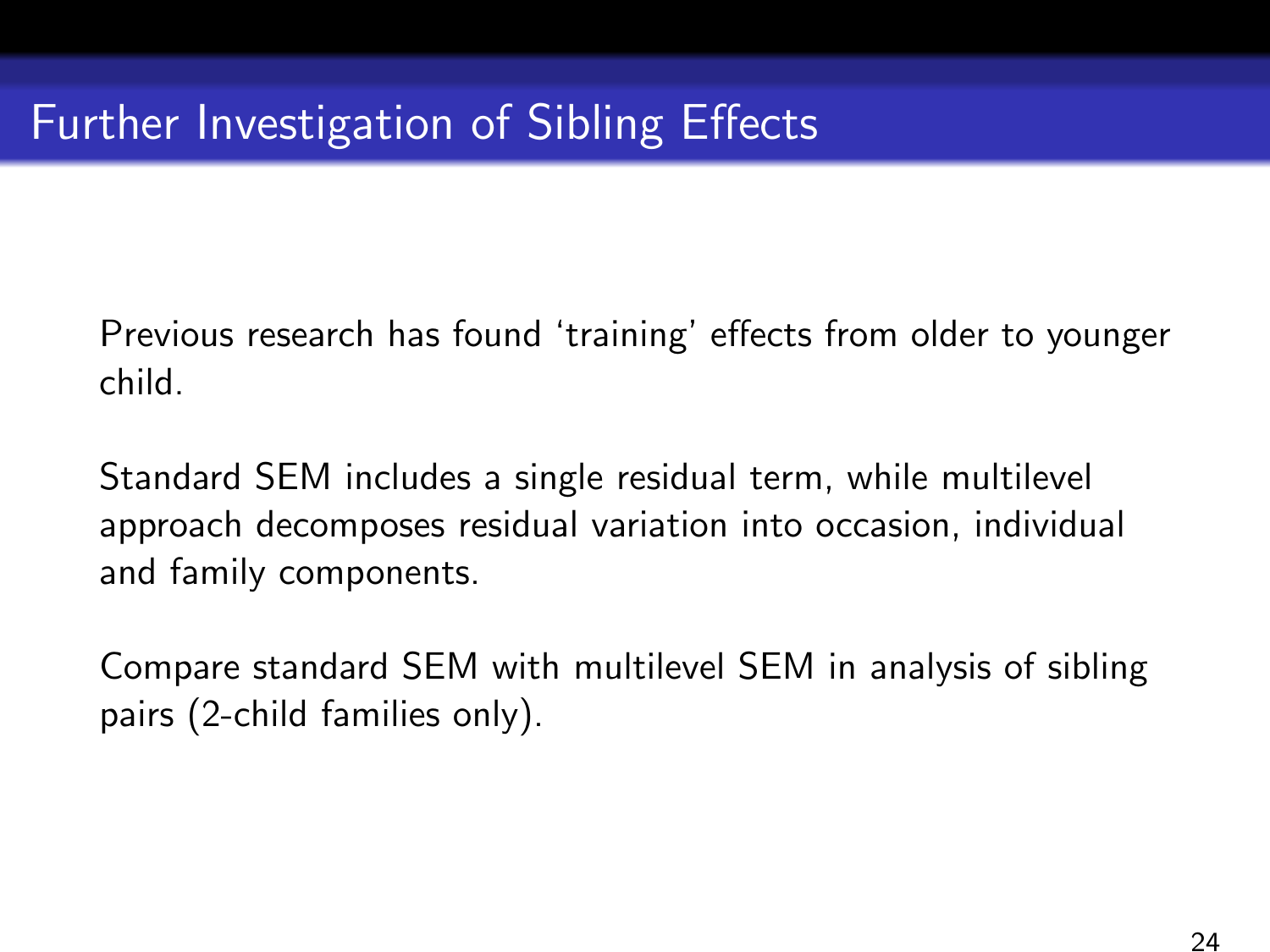|                                     |           | Standard SEM Multilevel SEM |
|-------------------------------------|-----------|-----------------------------|
| Lag younger sib $y^{\dagger}$       | 0.155     | $-0.182$                    |
| Lag younger sib $\times$   age diff | 0.044     | 0.047                       |
| Lag older sib $y^{\dagger}$         | $0.248**$ | $-0.030$                    |
| Lag older sib $\times$   age diff   | $-0.015$  | $-0.004$                    |

 $\dagger$  Age difference centred at 3 years.

So apparent training effect explained by shared dependency of both siblings' behaviour on unmeasured family characteristics.

Note: Both models allow for residual correlation between siblings at any t.